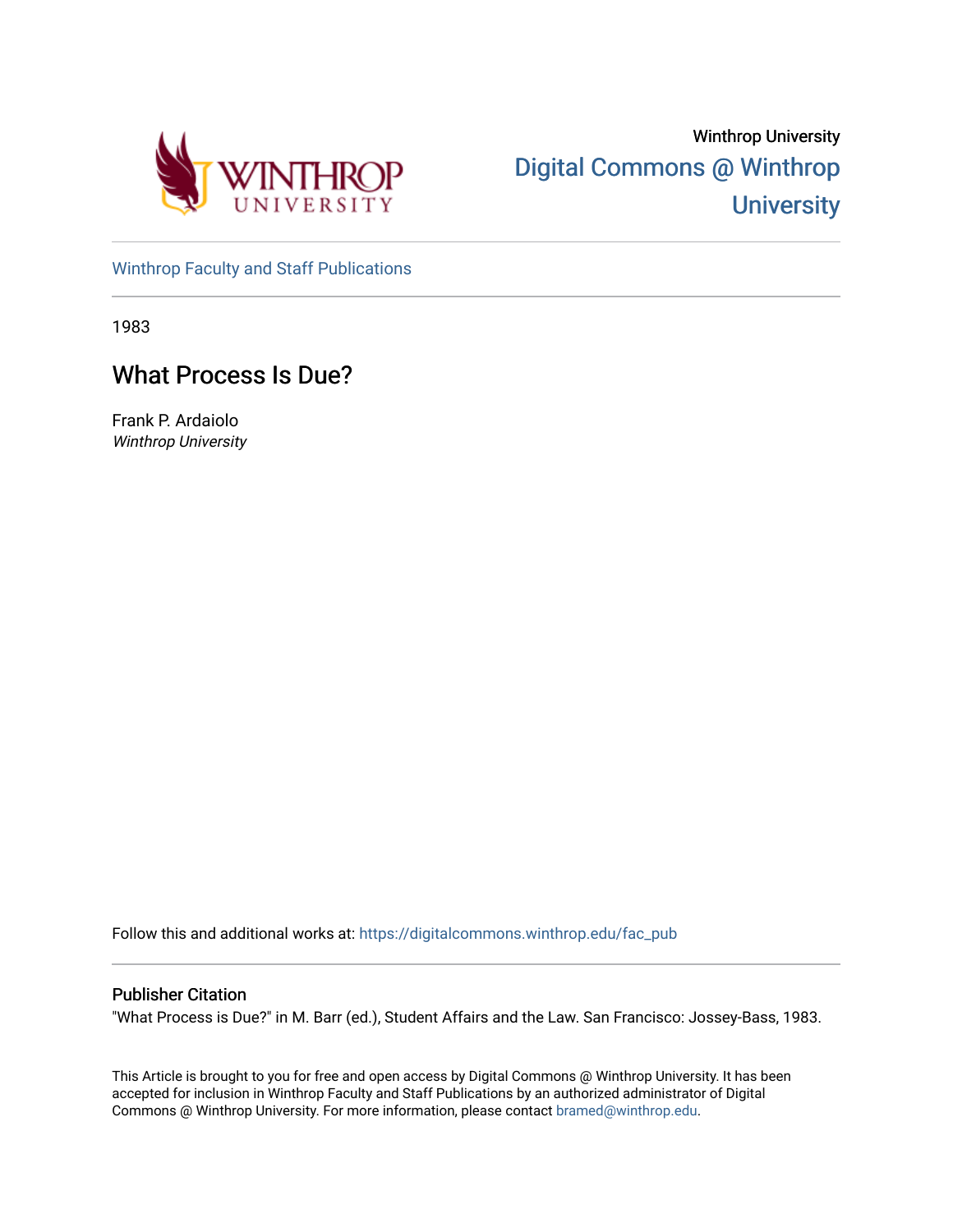*The federal Constitution applies with full force on the college campus. Fundamental fairness is a necessary condition of due process for students in disciplinary proceedings.*

# *What Process Is Due?*

*Frank P. Ardaiolo*

The Fourteenth Amendment of the United States Constitution declares that no state shall "deprive any person of life, liberty, or property, without due process of law." Due process is difficult to define precisely, because it is a flexible concept related to time and circumstances. In the words of the Supreme Court in *Cafeteria and Restaurant Workers v. McElroy* (1961), "the nature of due process negates any concept of inflexible procedures universally applicable to every imaginable situation, and it is not a technical conception with a fixed content unrelated to time, place, and circumstance."

As a legal concept, due process has been held to have two dimensions, substantive and procedural (Alexander and Solomon, 1972). Substantive due to process speaks to the nature and purpose of rules and regulations of institutions. Courts have held that a government cannot deprive a person of a life, liberty, or property by an unreasonable act without a legitimate purpose. Procedural due process speaks to the process of judicial decision making. Obviously, it lies at the heart of the question, What process is due?

It may be of some comfort to the harried student affairs administrator in a disciplinary situation involving a student that the question "What process is due this student?" has been asked since 1200 A.D. At that time, organized learning was associated with moral development and the church. In Paris, a group of clerical students was involved in a brawl with citizens of the community and the students were arrested by secular authorities. In sorting out the conflict between town and grown, King Philip Augustus, bowing to Church pressure, granted the students of the nascent University of Paris their first privilege when he decreed: "Neither our provost nor our judges shall lay hands on a student for any offense whatever, nor shall they place him in our prison, unless such a crime has been committed by the student that he out to be arrested. And in that case, our judges shall arrest him on the spot, without striking him at all, unless he resists, and shall hand him over to the ecclesiastical judge, who ought to guard him in order to satisfy us and the one suffering the injury" (Wieruszowski, 1966, p. 137). The responsibility for disciplining students has remained with colleges and universities for the last 800 years. However, the question of what is required to guarantee due process continues to be asked on the campus and in the courts.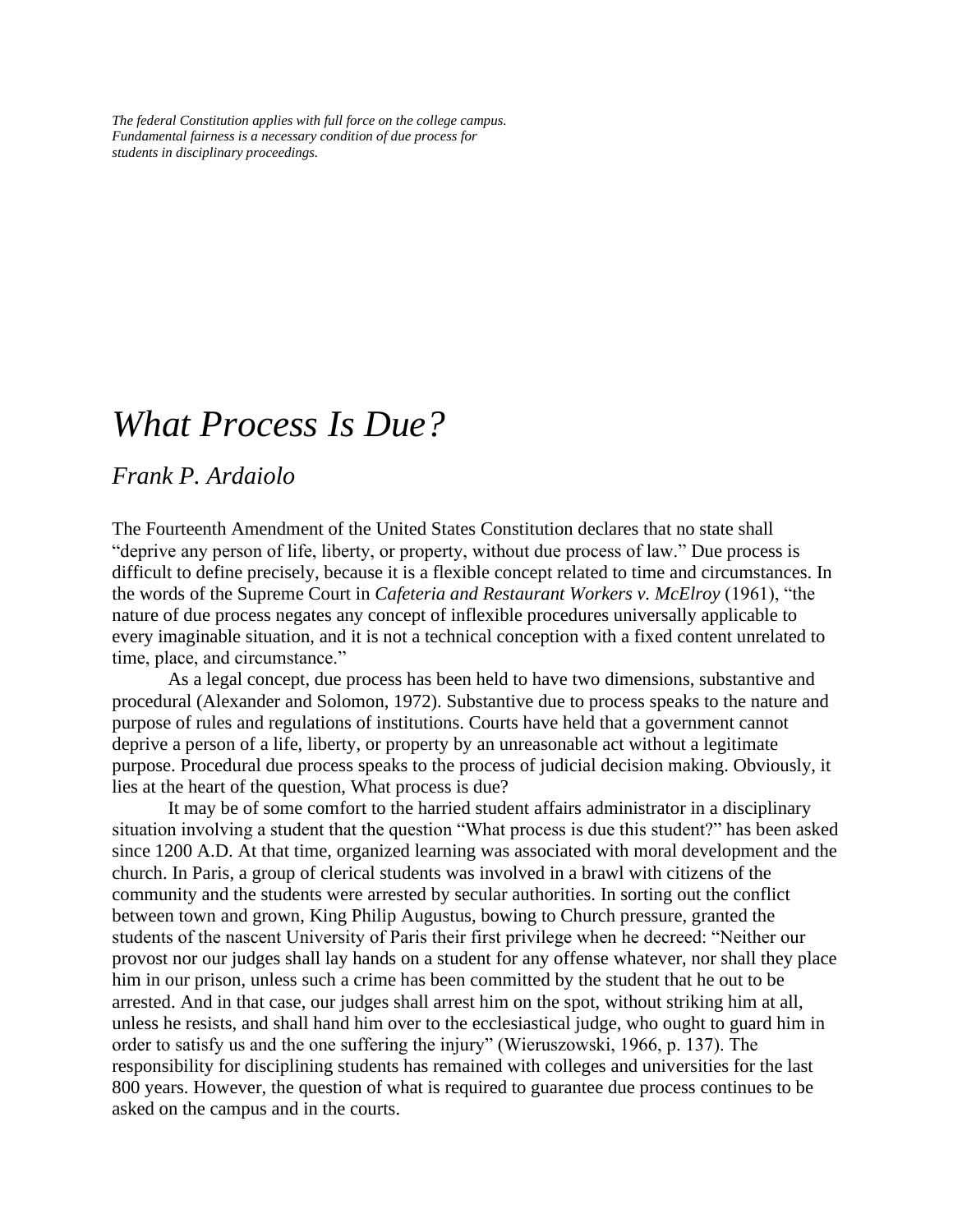This chapter undertakes to answer that question by examining current discipline issues and applicable case law. The principle of fundamental fairness will be discussed in detail, and examples of its application to discipline and academic procedures will be given. Finally, some standards for student affairs administrators in examining current procedures and practices will be suggested.

## **Fundamental Fairness**

The evolution of the legal relationship between students and postsecondary institutions can be understood as emanating from the sources of legal constraints described in Chapter One. These sources of legal constraints continually interact with the decisions reached by courts at all levels of the American judicial system. In general, court decisions that affect the student affairs administrator relate to the administrator's functional responsibility for student discipline (Dannells, 1977).

The doctrine of in loco parentis comes from common law, judicial interpretations inherited from England by the American colonies. This doctrine, which governed the American college view of discipline for many years, holds that college authorities act in the place of parents. This allows institutions to make and enforce any rule concerning the moral, physical, and intellectual betterment of students that parents would make.

The civil rights movement of the 1960s forced both a legal and a philosophic change. Constitutional law, which afforded students' rights as citizens under the United States Constitution, came to predominate. No longer could the universities, through administrators, act in place of students' parents; rather, the Constitution guaranteed students certain due process rights, and it was the responsibility of the administrator to see that these rights were provided.

Today, the scene is changing again, as many current cases appeal to contract law. (See Chapter Three in this volume.) Student consumers are demanding better information choice, hearing, and safety as partners in their contractual relationship with postsecondary institutions. This shift to a view of the relationship between student and institution as contractual in nature provides a new framework for the student-university relationship (Ardaiolo, 1978). The judicial system appears to be adopting this new contractual emphasis in part because many of the issues regarding what process is due within the constitutional context seem to have been resolved to the satisfaction of the current Supreme Court.

*Constitutional Issues.* The death knell of the judicial doctrine of in loco parentis on college campuses was sounded in 1961. A series of rulings by federal courts established that students do not "shed their constitutional rights . . . at the schoolhouse gate" (*Tinker v. Des Moines Independent School District, 1969*). Depending on the situation and the case at hand, the United States Constitution was applied by the courts to the student-institution relationship. Thus, the First Amendment protection of speech, press, and religion; the Fourth Amendment protection came into play, and student affairs administrators were forced to react accordingly.

The freedoms and liberties guaranteed by the Constitution protect individual students as citizens from infringement by the U.S. Congress and state governments. As an arm of government, the public postsecondary institution is a subject to the same constitutional limitations. And, when it can be shown to the satisfaction of a court that a private institution functions in such a way that state action is present, then it, too, is subject to the same constitutional requirements (Alexander and Solomon, 1972).

All these requirements apply to public institutions. Their applicability to private institutions varies with the substance of the issue and the specific institution. It could be argued from a policy standpoint that private institutions should observe all the procedural requirements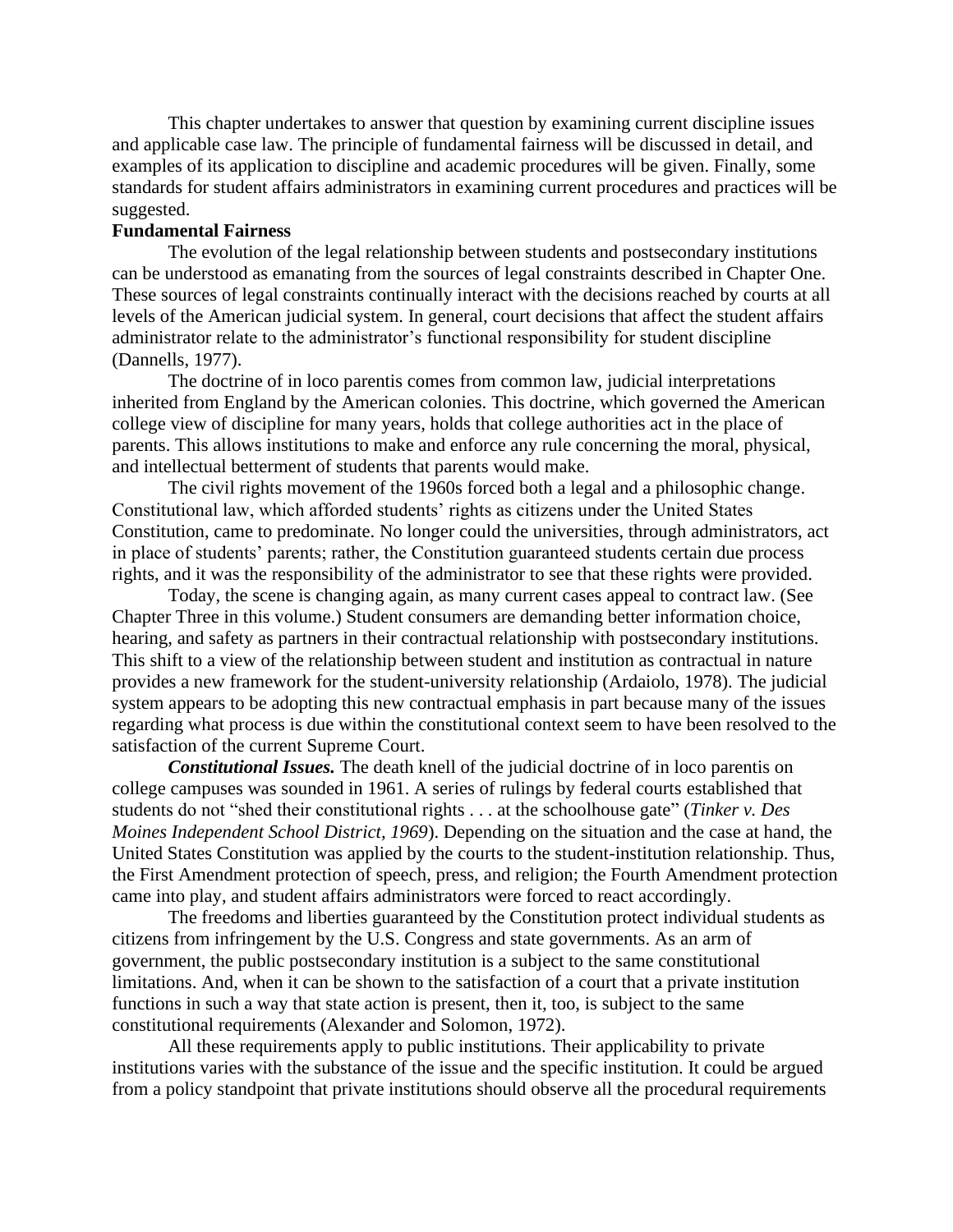that apply to public institutions, as this would serve to insulate them from court review. Therefore, this chapter draws no legal distinction between public and private institutions.

Chronological review of the most important federal case law shows that the term *due process* as applied to the student-university relationship and to the disciplinary and academic processes involved has been understood to mean fundamental fairness. While many authors have traced and interpreted these judicial developments, the works by Kaplin (1978), Young (1976), and Young Gehring (1976) are the most relevant for college administrators. The concept of fundamental fairness can be understood and operationalized in the collegiate setting in a way that both preserves the educative aspects of student development and does much to protect students affairs administrators form judicial intrusion.

In 1961, a landmark decision (*Dixon v. Alabama State Board of Education*, 1961) established the right of students at a state institution to notice and a hearing in disciplinary proceedings in which suspension or expulsion was a possibility. The court held that "In the disciplining of college students . . . [the university should exercise] at least the fundamental principles of fairness by giving the accused students notice of the charges and an opportunity to be heard in their own defense" (*Dixon*, 1961 at 150).

*Due v. Folrida A. & M. University* (1963), a case involving campus discipline proceedings for students convicted off campus on contempt of court charges, is also significant. *Due* established that the standard for procedural due process in disciplinary hearing is one of the fundamental fairness and reasonableness.

In *Connelly v. University of Vermont* (1965), where a medical student received a failing grade for make-up work, the court made a distinction between disciplinary dismissal and academic dismissal (Mancuso, 1977). Disciplinary dismissal was defined as arising from violations of prescribed conduct. Academic dismissal was defined as based on academic evaluation. *Connelly* established the principle that a student must demonstrate arbitrariness, capriciousness, or bad faith before a court can interfere in an academic matter.

*Esteban v. Central Missouri State College* (1969) established specifications for fairness in student disciplinary proceedings, but it also recognized the unique context and constraints at each institution. The court outlined the following nine procedures (Kaplin, 1978): a written charge statement, made available at least ten days before the hearing; a hearing for the charged students before those with power to spend of expel; an opportunity for the charged student to review the information to submitted at the hearing in advance; the right of the charged student to bring counsel to furnish advice but not to question witnesses; the right of the charged student to present a version of the facts through personal and written statements, including the statements of witnesses; an opportunity for the charged student to hear al information presented against him and to question adverse witnesses personally (not through counsel); a determination of the facts of the case based solely on what is presented at the hearing by the authority that holds the hearing; a written statement of the findings of fact; and the right of the charged student to make a record of the hearing at his own expense.

In *Gaspar v. Bruton* (1975), which dealt with a case involving academic dismissal at a state school, the court recognized the property interest of the Fourteenth Amendment. However, it stopped far short of the due process standards established in disciplinary dismissals, stating "We hold that school authorities, in order to satisfy due process prior to termination or suspension of a student for deficiencies in meeting academic performance, need only to advise that student with regard such deficiencies in any form. All that is required is that the student must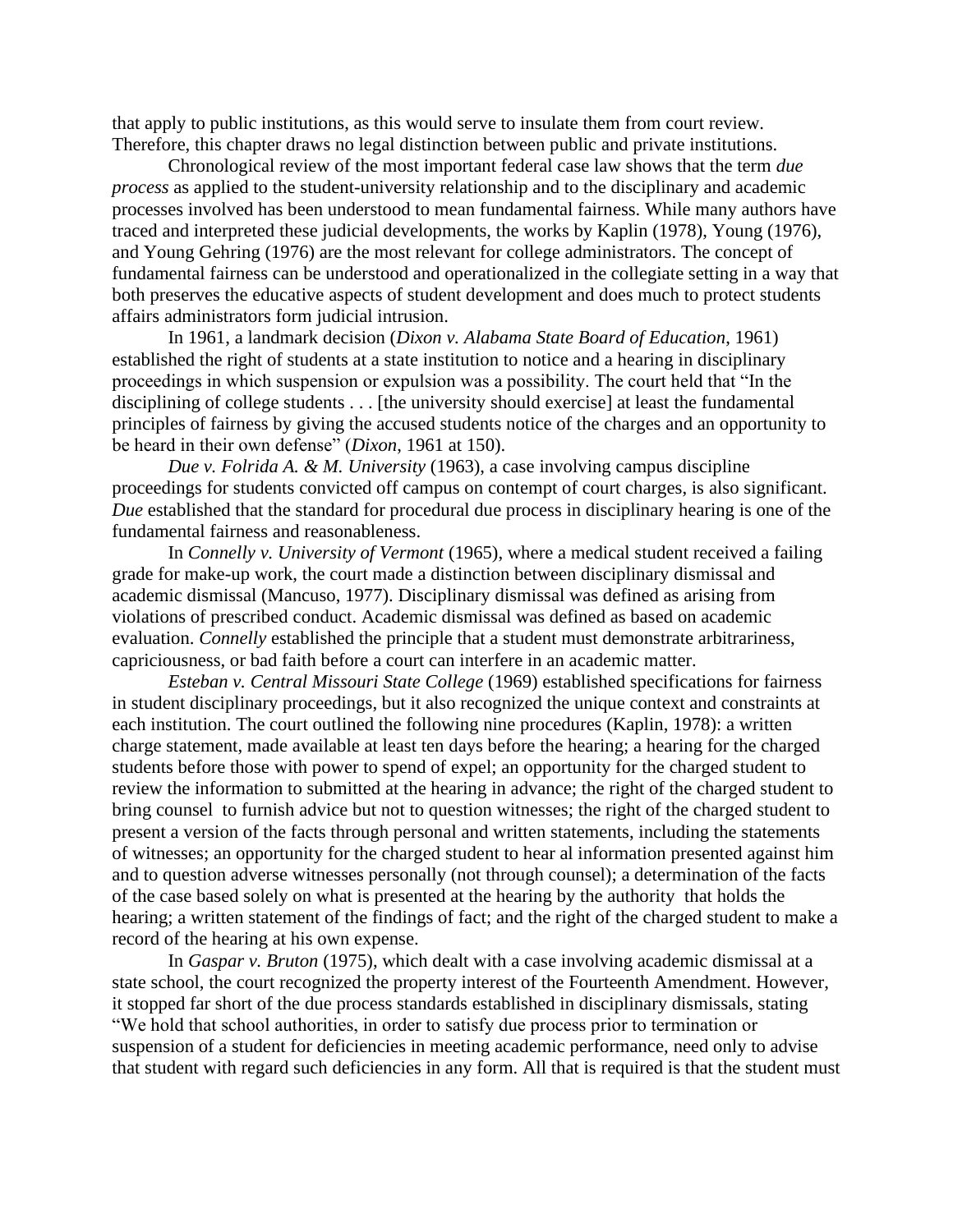be made aware prior to termination of his failure of impending failure to meet these standards" (*Gasper,* 1975, at 843).

In another U.S, Court of Appeals decision in that same year, the court extended due process protection to the student in an academic dismissal case, because the university notified a professional association of the student's "lack of intellectual ability or insufficient preparation"; this stigmatized him, so that he was deprived of a "significant interest in liberty and property" covered by the Fourteenth Amendment (*Greenhill v. Bailey,* 1975). The court head that Greenhill should have been notified of his alleged deficiency and that he should have had an opportunity to answer such allegations personally. The landmark decision by the Supreme Court in the case of *Board of Curators of the University of Missouri v. Horowitz* (1978) has placed limitations on the application of procedural due process requirements to academic dismissals. The court ruled that the due process clause does not requires a hearing before the appropriate decision-making body when a student is dismissed for academic reasons, if the student has been informed of the academic deficiencies in the question and of the danger they pose to timely graduation before it makes the "careful and deliberate" decision to dismiss her. In reaching this decision, the court assumed that the student had a property or liberty interest at stake. Noting that there is a dichotomy between academic evaluations and traditional disciplinary determinations of misconduct, the court stated: "Like the decision of an individual professor as to the proper grade for a student in this course, the determination whether to dismiss a student for academic reasons requires an expert evaluation of cumulative information and is not readily adapted to the procedural tools of judicial or administrative decision making . . . Under such circumstances, we decline to ignore the historic judgement of educators and thereby formalize the academic dismissal process by requiring a hearing" (*Board of Curators,* 1978, at 79).

*The Academic/Disciplinary Sanction Dichotomy.* As the cases just cited show, it is clear that the Supreme Court perceived a difference in the procedural due process requirements for the students facing academic sanctions and the due process requirements for disciplinary sanctions. A number of articles have dealt with the legal implications of the *Board of Curators* decision (Edwards and Nordin, 1981 p. 70). Of special concern are the court's seemingly restrictive view of the liberty and property rights of students in similar educational institutions and the apparent retreat of students'' corresponding due process rights that the decision signals (Mass, 1980). Dessem (1978) interprets the decision to signify that many academic decisions will no longer be subject to federal judicial scrutiny and that institutions may even be allowed to ignore their own procedures in certain instances. He pointed out that many state constitutions may now afford students more due process protection than the federal Constitution, since appears that the current Supreme Court is restricting application of the Fourteen Amendment.

The dichotomy established in the *Horowitz* case may be very difficult to apply in fact. The court seems to say that significantly less due process is required when academic evaluative judgements, such as grading or determinations of students' suitability for a profession, are involved than in a discipline case, when fact-finding seeks to establish whether a student violated a rule of behavior. As Kaplin (1978, p. 248) points out, it can be argued that, even in the *Horowitz* case, fact-finding was present, for the justices of the Supreme Court split on the issue, with five judges applying the academic label, two judges applying the disciplinary label or arguing that no label was appropriate, and two judges refusing to apply either label or to decide "whether such a distinction is relevant."

While there is still some confusion about what due process, other than "careful and deliberate" decision making, is required in academic evaluation cases, La Morte and Meadows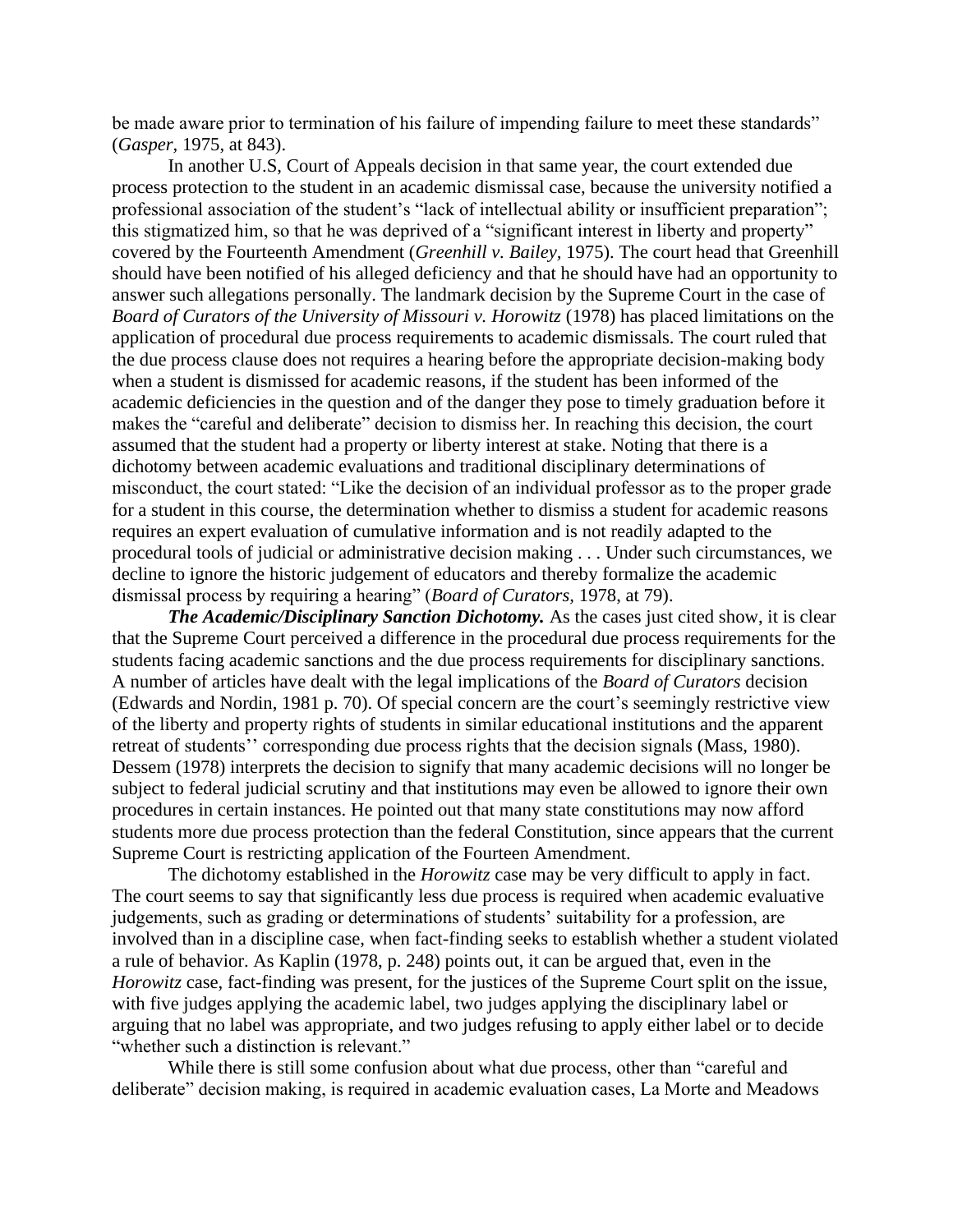(1979, p. 197) suggest that "students have been treated fairly when they understand as precisely as possible what is required of them, receive an explanation as soon as possible why they are not meeting these requirements and of what steps might be taken to correct their noncompliance, and are aware beforehand of the possible outcomes of their actions or nonactions pertaining to academic matters."

**Discipline as Teaching.** The teaching process is unique. Courts have long recognized this, and as a result, they have been extremely reluctant to substitute their judgement for that of academic experts (Hollander, 1978). Student affairs administrators must emphasize that they are the academic experts in the matter of discipline for it is an important dimension of both student development (Greenleaf, 1978; Ostroth and Hill, 1978) and liberal education. As Brubacher (1977 p. 82) states, liberal education must "be concerned with habituation in moral conduct as well as with its theoretical analysis. It must educate the whole person, the appetites as well as intellect."

Disciplinary truly involves teaching. A court that identified sixteen lawful missions of tax-supported higher education (*General Order on Judicial Standards of Procedures and Substance in Review of Student Discipline in Tax-Supported Institutions of Education*, 1968) included the following: "(1) To develop students well-rounded maturity, physically, socially, emotionally, spiritually, intellectually, and vocationally; (2) to develop, refine, and teach ethical and cultural values; and (3) to teach the practice of excellence in thought, behavior, and performance" (*General Oder*, 1968 , p. 133).

The significant federal court cases reviewed here all illustrate that what the federal Constitution legally requires in student discipline cases is a policy of fundamental fairness that governs all procedures. Discipline is a functional aspect of education, and the courts have been most reluctant to enter this domain.

Student affairs administrators do themselves and students a disservice if they overreact to due process requirements. A judicial process on campus that mimics a genuine adversarial court hearing is not required and only invites judicial review of the process. If we believe that student discipline has education value, then we must adhere to that belief in developing sound judicial practices. It must not be forgotten that, many times, the students who violate institutional standards are the students who can benefit most from disciplinary measures that can assist their cognitive, ethical, and interpersonal growth. As the *General Order* declared, "the attempted analogy of student discipline to criminal proceedings against adults and juveniles is not sound" (*General Order,* 1968 p. 147).

This is not to say that one does not have to be expert in administering the educational disciplinary process. There has been much litigation in this area, and student affairs administrators must be prepared to balance the need and rights of students, faculty, and the institution and do so in a way that enables students to learn and the academic community to prosper (Rutherford and Osway, 1981). While certain authors (Caruso, 1978; Ostroth and Hill, 1978; Tice, 1976) have discussed the specifically educational aspects of establishing this needed balance, it must be emphasized, first, that discipline is an integral part of the teaching process and of student development in postsecondary education and, second, that the courts, for the most part, have established fundamental fairness as the basic parameter of students' constitutional rights.

Fundamental fairness can be defined as that which is reasonable, impartial, and free from bias. As many of the cases just cited show, the courts have defined fundamental fairness as that which is not arbitrary, capricious, or done in bad faith. Arbitrariness occurs when actions are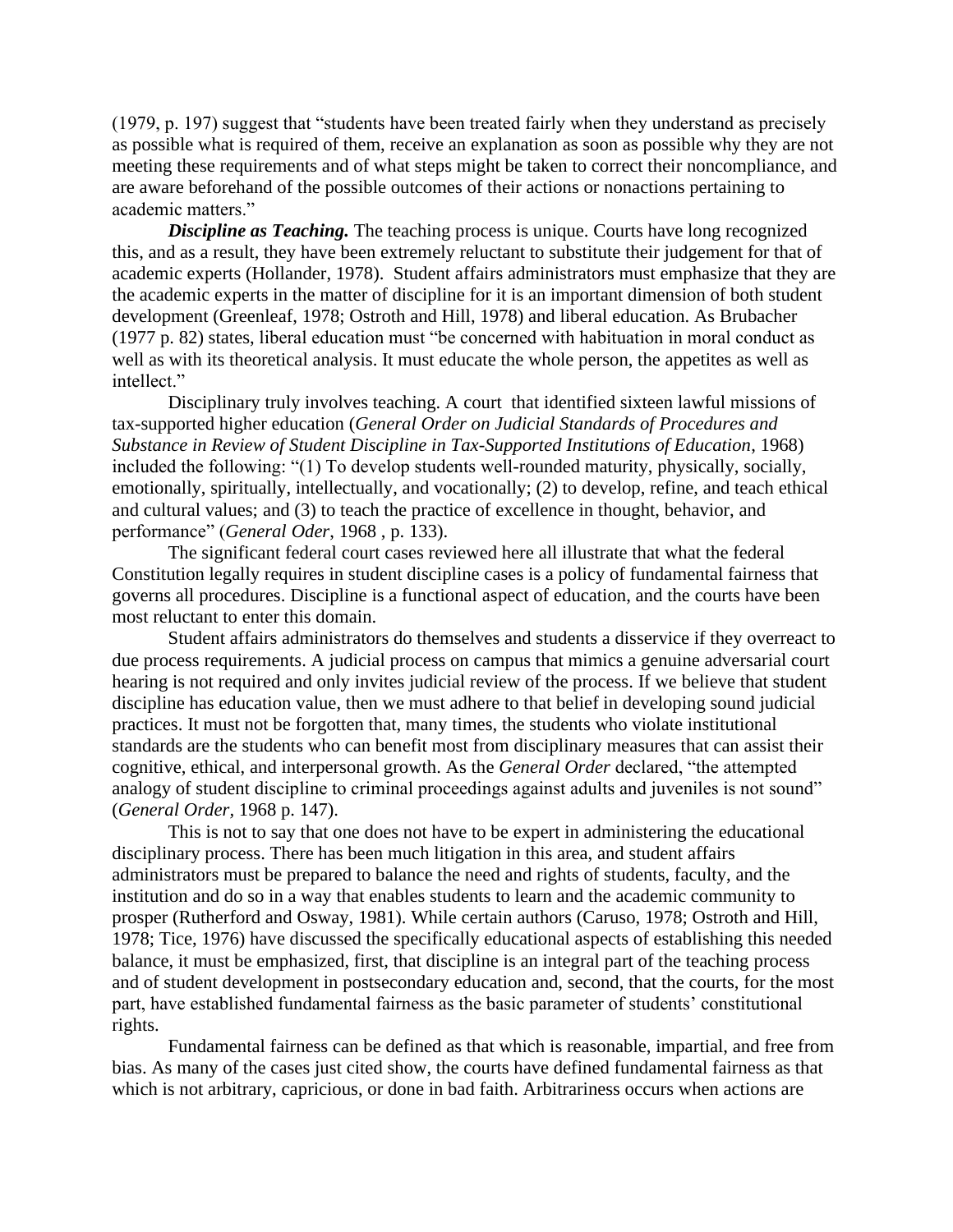taken without cause in a n unrestrained or unreasonable way. Capriciousness indicates that an action or finding is without rational basis. It should be easy for student affairs professionals to understand these commonsense definitions and to articulate them in policies and procedures for dealing with students. We should, therefore, let fundamental fairness be our guide and avoid using the elusively defined term *due process*.

### **Administration of Student Discipline**

The parameters of the application of constitutionally protected student due process rights in public postsecondary institutions as determined by the Supreme Court in the *Horowitz* case are stated in the preceding section. The knowledgeable student affairs administrator knows, however, that a number of other significant aspects in the administration of student discipline must also be considered, for lesser federal courts continue to review specific aspects of student discipline. Buchanan (1978) provides a concise overview, Kaplin (1978) is most valuable, and Young Gehring (1976) are indispensable in keeping abreast of case law and current issues. The following synopsis of case law which draws heavily from these three sources, is provided to illustrate these issues.

*Specificity of Rules and Regulation.* In developing rules of conduct or regulations of performance, administrators must be careful to avoid vague wording, for enforcement of vagueness can violate due process. In *Soglin v. Kauffman* (1969), the term *misconduct* was held to violate due process as a standard for disciplinary action. The general standard for the degree of the specificity required was set in the *Sword v. Fox* (1971). Under that decision, the adequate standard "conveys sufficiently definite warning as to the proscribed conduct when measured by common understanding and practice" and allows a student to prepare an adequate defense against the charge, as held in *Scott v. Alabama State Board of Education* (1969).

For example, in *Lowery v Adams* (1972), the court held that the following rule, while not as precise as it could be, was still constitutional: "any disruptive or disorderly conduct which interferes with the rights and opportunities of those who attend the university for the purpose for which the university exists—the right to utilize and enjoy facilities provided to obtain an education" (*Lowery*, 1972, at 446). However, a regulation at Jackson State University that permitted only "activities of a wholesome nature" was held to be unconstitutionally vague and overboard (*Shamloo v. Mississippi State Board of Trustees, Etc.,* 1980). The court pointed out that the regulation was so vague that different university administrators could interpret it in different, arbitrary, and discriminatory ways.

*Composition of Hearing Boards.* In an attempt to provide "representation with regard to race and sex on the student judicial board" (*Uzzell v. Friday*, 1980, at 1117), the University of North Carolina at Chapel Hill wet up a quota system assuring that the composition of the board was based upon the sex and race of the charged student. This quota system was help to violate both the Fourteenth Amendment and the Civil Rights Act, because the quotas violated other students' rights solely on the basis of race. This is not a final ruling because the case is still under appeal.

However, the right of universities to specify the composition of the hearing boards has been upheld. In *Sill v. Penn State University* (1970), the university was even allowed not to use the existing judicial board but to appoint a special disciplinary panel of distinguished private citizens. Similarly, in *Winnick v. Manning* (1972), where the sole judge in a disciplinary hearing was an administrator from the dean of students office that had initiated the proceedings, the court held that procedural due process had not been violated.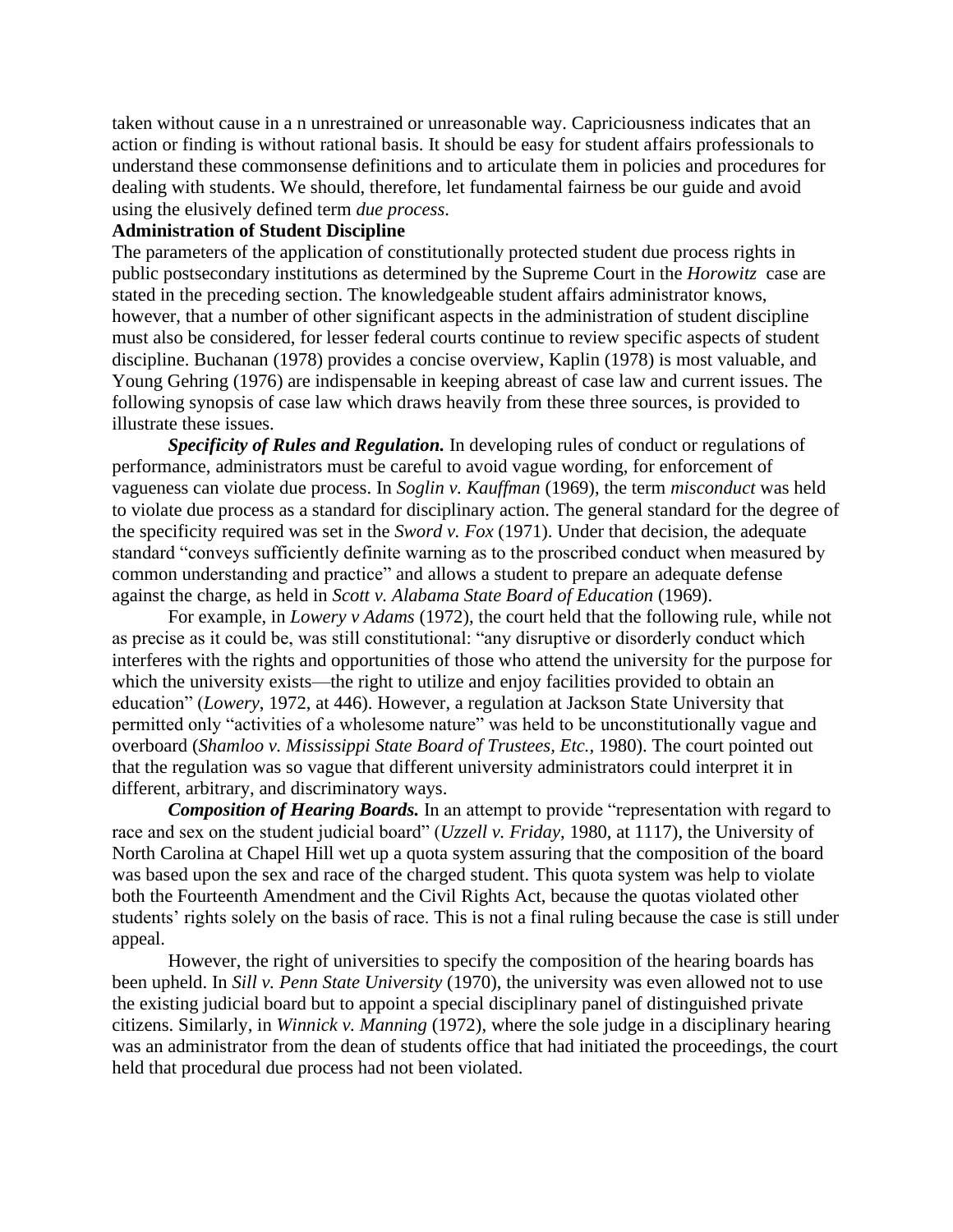*Off-Campus Incidents Resulting in On-Campus Hearings.* It was established in the early 1960s that institutions have the authority to initiate on-campus disciplinary hearings that follow normal procedures solely because students have been convicted of crimes against criminal or civil law (*Due v. Florida A. & M. University,* 1963). Universities may also proceed with oncampus disciplinary hearings without waiting for the result of off-campus criminal proceedings for acts that occurred on campus without fear of violating student constitutional rights, particularly the right against self-incrimination (*Furutani v. Ewigleben,* 1969). However, institutions must avoid regulations that require automatic disciplinary sanctions for off-campus convictions without providing students with a hearing or with an opportunity for students to demonstrate that they are not a threat to the institution (*Paine v. Board of Regents of University of Texas System,* 1972).

The key in deciding whether to charge a student with violation of university rules for an off-campus act is the determination that that act has some detrimental impact on the educational mission of the university (*Krasnow v. Virginia Polytechnic Institute and State University,* 1976). To cite from the influential *General Order* 91968): "In the field of discipline, scholastic and behavioral, an institution may establish any standards reasonably relevant to the lawful missions, processes, and functions of the institution… Standards so established may apply to student behavior on and off campus when relevant to any lawful mission, process, or function of the institution" (*General Order,* 1968, p. 145)

*Interim or Emergency Suspension.* On occasion, student affairs administrators are faced with an immediate situation the facts of which indicate that a student's continued presence on campus constitutes a clear and convincing danger to the normal functions of the institution, to property, to others, or to the student himself. Case law (*Stricklin v. Regents of University of Wisconsin,* 1969; *Buck v. Carter,* 1970; *Woodruff v. West Virginia Board of Regents,* 1971; and *Gardenshire v. Chalmers,* 1971) has established that administrators have the authority in such situations to suspend the student immediately on a n emergency basis until a regular hearing can be held. Students should be provided a preliminary hearing before the suspension takes effect, unless it is impossible or unreasonable difficult to accord it. In this situation, notice outlining the reasons for the action should be given to the student, and a place and time should be set for the regular hearing. It is suggested that the regular hearing be head within fifteen days of the original action.

*Mandatory Psychiatric Withdrawal.* Recently, many campuses have become concerned about the proper response to students who exhibit mental disturbance and about the legality of procedures utilized in the mandatory withdrawal of such students for psychiatric reasons (Bernard and Bernard, 1980; Zirkel and Bargerstock, 1980). In particular, university administrators have asked whether Section 504 of the Rehabilitation Act of 1973, as amended, which prohibits discrimination against the handicapped—who, under its definition, include those suffering from "psychological disorder, such as emotional or mental illness"—applies to separation proceedings for students who exhibit mental disturbance.

Case law on this particular issue is silent for public institutions. In a comprehensive review and analysis of related case law, Pavela (1982) argues convincingly that public institutions should rely on a properly drafted disciplinary code. Such a code should not use vague and ambiguous language in standards that prohibit such behavior as "disturbed," "of concern to others," or "abnormal"; the code should rely instead no judgement based on the observable facts of prohibited behavior. Pavela describes possible procedural standards that an institution that believes that the disciplinary process is ill suited for dealing with such instance could adopt.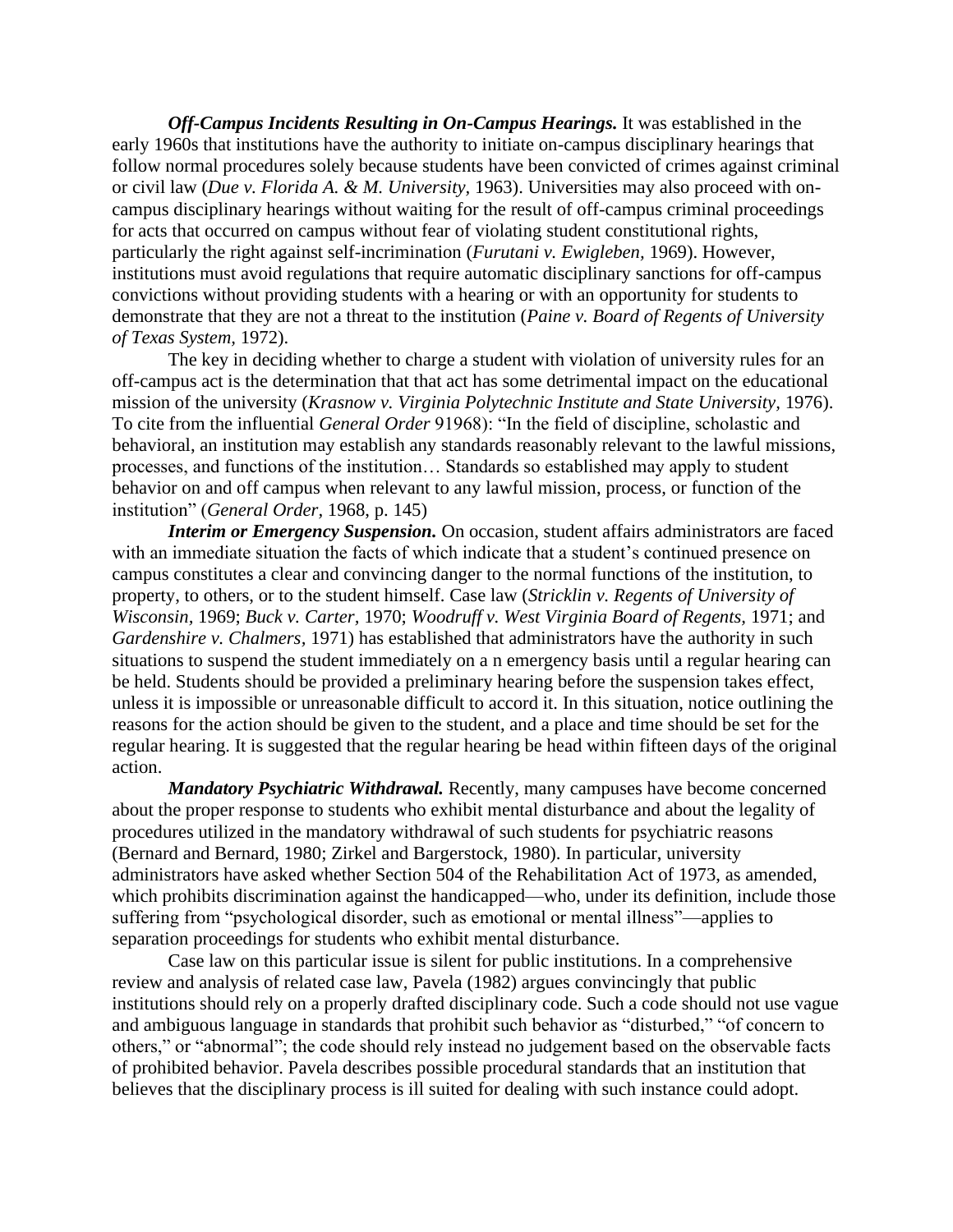Pavela believes that only in instances of severe mental disorder, where a student lacks the capacity to respond to charges of where the student does not know the nature and quality of the act in question, should the student be withdrawn and referred to an approved mental health facility for psychiatric observation and evaluation. Until the future case law provides further guidance, this cautionary approach appears to be the best.

**Right to Counsel.** The role of counsel for the student charged in a campus judicial proceeding has been well outlined (*Gabrilowitz v. Newman*, 1978). Two student affairs administrators involved in *Gabrilowitz* (Weisinger and Crafts; 1979; Weisinger, 1981) make it clear that this limited right of students is applicable only when the charged student faces criminal and university disciplinary charges stemming from the same incident. The institution is allowed to proceed before the criminal trial takes place, and the student is allowed to have an outside attorney present only to act in a limited and passive role, which does not include presenting a traditional legal defense. This limited and passive role allows outside counsel only to directly assist the student. The student or a chosen faculty, student or staff advisor who is not an attorney conducts the direct defense to the hearing board. Counsel has an opportunity to protect the student from self-incrimination and to observe the proceedings firsthand in preparation for the pending criminal trial. However, where a university prosecutes students before the appropriate hearing authority using an attorney or even a senior law student, the charged students have a right to be fully represented by counsel in order to preserve fundamental fairness (*French v. Bashful*, 1969).

#### **Policy Guidelines**

In this chapter, the constitutional context for discipline has been set, and certain troublesome issues have been reviewed. Such information is sterile, however, unless it is combined with suggestions for good practice based on managerial and educational experiences. This section presents some legal policy guidelines that should be considered by those who wish to develop a fundamentally fair discipline system.

*Clearly Articulated Educational Philosophy.* Since the time of King Philip Augustus, discipline has been a responsibility of educational institutions as we know them. This educational inheritance should be understood and clearly stated so that the court fully understands that the procedures followed were developed in good faith as part of the lawful educational mission of the university. Additionally, student affairs administrators must be able to articulate how these procedures contribute to the educational process of student development, for courts are most hesitant about intruding in matters in which they are not experts.

*Specificity of Rules.* The regulations of the institution should be presented in such a way that their relationship to the educational mission is readily apparent. The regulations should be specific enough that students can know their obligations in all situations. The rules should not attempt to be exhaustive, for this can be provocative to students adept at exploitation, and it can allow the system to break down under legalisms. The regulations should explain the distinction between criminal laws and institutional rules, and they should allow the university to deal with criminal arrest on and off campus.

*Authority and Responsibility.* The authority to act and the responsibility for action should be vested in the same administrative office. If authority and responsibility are split, the system can become unmanageable. Discipline is complex, and well-intentioned intrusions by members of the academic community can paralyze an elaborate check-and-balance system.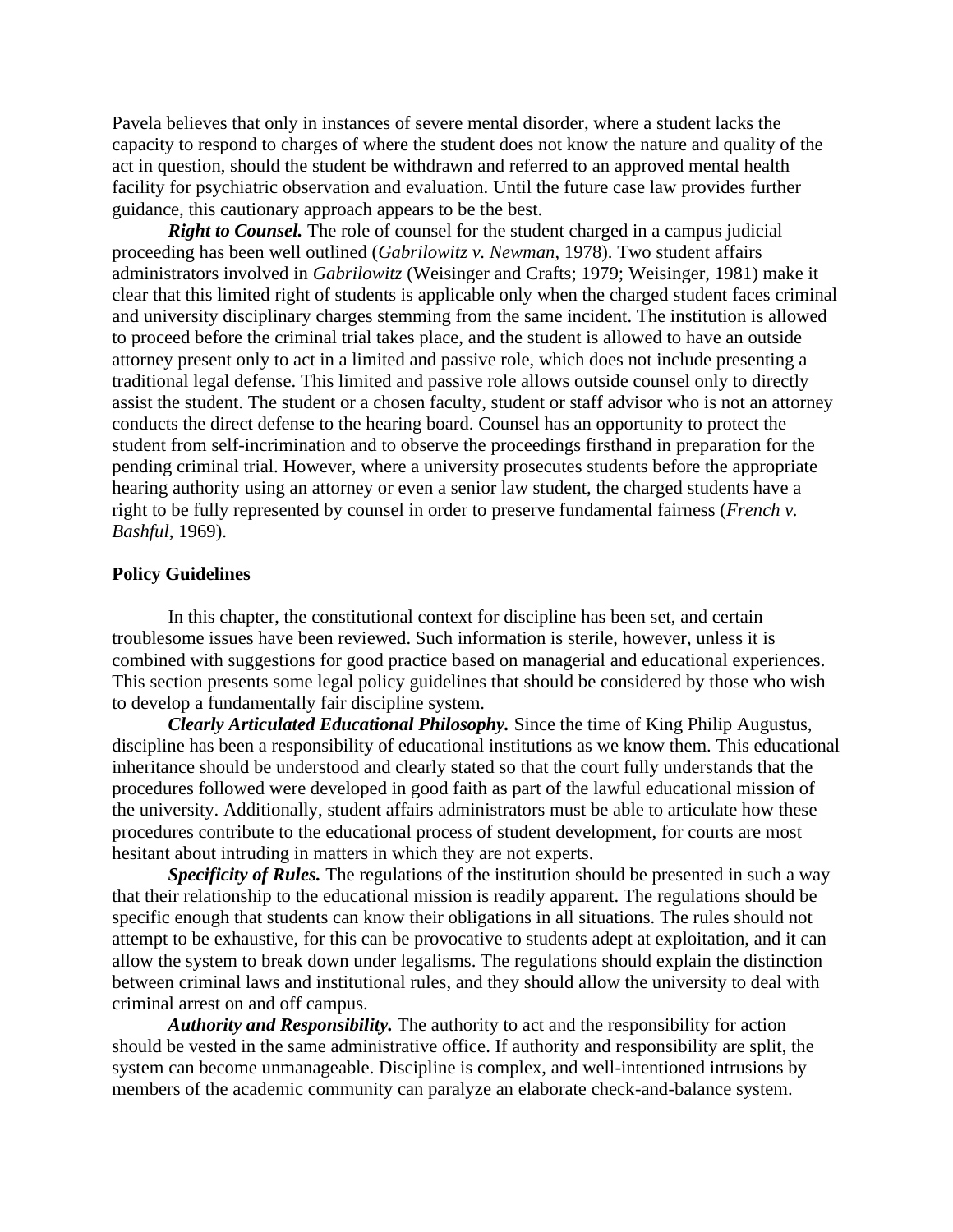Additionally, a mechanism should be established that allows both for timely modification of the system as case law and experience dictate and for meaningful input from students, faculty, and administrators.

*Choice of Hearing.* While no legal requirement specifies who can conduct a hearing, experience suggests that charged students should be given a choice between an administrative hearing and a board hearing in order to maximize both the educational impact and the appearance of fairness to the charged students. The educational aspects of student peer review should also be encouraged. However, if peer review is provided, the student board must be properly trained and supervised in order to guarantee that the process is both educationally meaningful and legally sufficient.

*Fundamentally Fair Procedures.* While some lower courts have suggested specific hearing requirements that go beyond the notice and hearing required by the Supreme Court, the following can be suggested as fundamentally fair procedures: written notice of the alleged violation, opportunity for a hearing with time to prepare for it, confidentiality of proceedings, opportunity to hear all information presented and to question all who present information, opportunity to present information on one's own behalf, right to have legal counsel present to advise the student, opportunity to challenge the objectivity of judges, and a timely decision.

*Appeal.* An opportunity to appeal a decision is not legally required. However, an opportunity to appeal is suggested, in order both to maximize fairness and to correct any defects of the original hearing. The grounds for appeal should be outlined. These grounds could include original decision contrary to the facts, availability of new information, procedural violations, or excessive severity of the sanction.

*Educational Sanctions.* Once the hearing process has established the responsibility for violation of a rule, the sanction assigned to a student should be described and administered in an educational way, so that its teaching potential is enhanced. Requiring students who violate institutional rules to explore the impact of their actions on victims, to prepare papers on the meaning of education, or to attend special programs, such as an alcohol education seminar, should all be considered.

*Emergency Suspension.* For situations that pose an immediate threat, the institution should outline procedures for a policy of emergency or interim suspension before a regular hearing can be held. These procedures should include a policy for dealing with the profoundly emotionally disturbed. Policy guidelines in these areas minimize the potential for arbitrary or capricious decisions by administrators and outline the protections afforded to students.

*Unified Academic and Social Discipline System.* As the review of case law indicates, there can still be some legal confusion over whether a specific violation is of an academic or a disciplinary nature, which raises a question about the corresponding appropriate procedures. Clearly, charges of cheating and plagiarism are very similar to violations of social standards, and they should be treated procedurally in the same manner in a unified administrative system that preserves the teacher's authirty to assign grades, maintains institutional efficiency, and assures procedural correctness. In academic evaluative situations that could lead to a student's dismissal and which the facts are disputed, it is suggested that procedures with constitutional safeguards similar to social discipline be adopted as a matter of policy to protect the student from arbitrary, capricious, or bad faith decision making.

#### **Summary**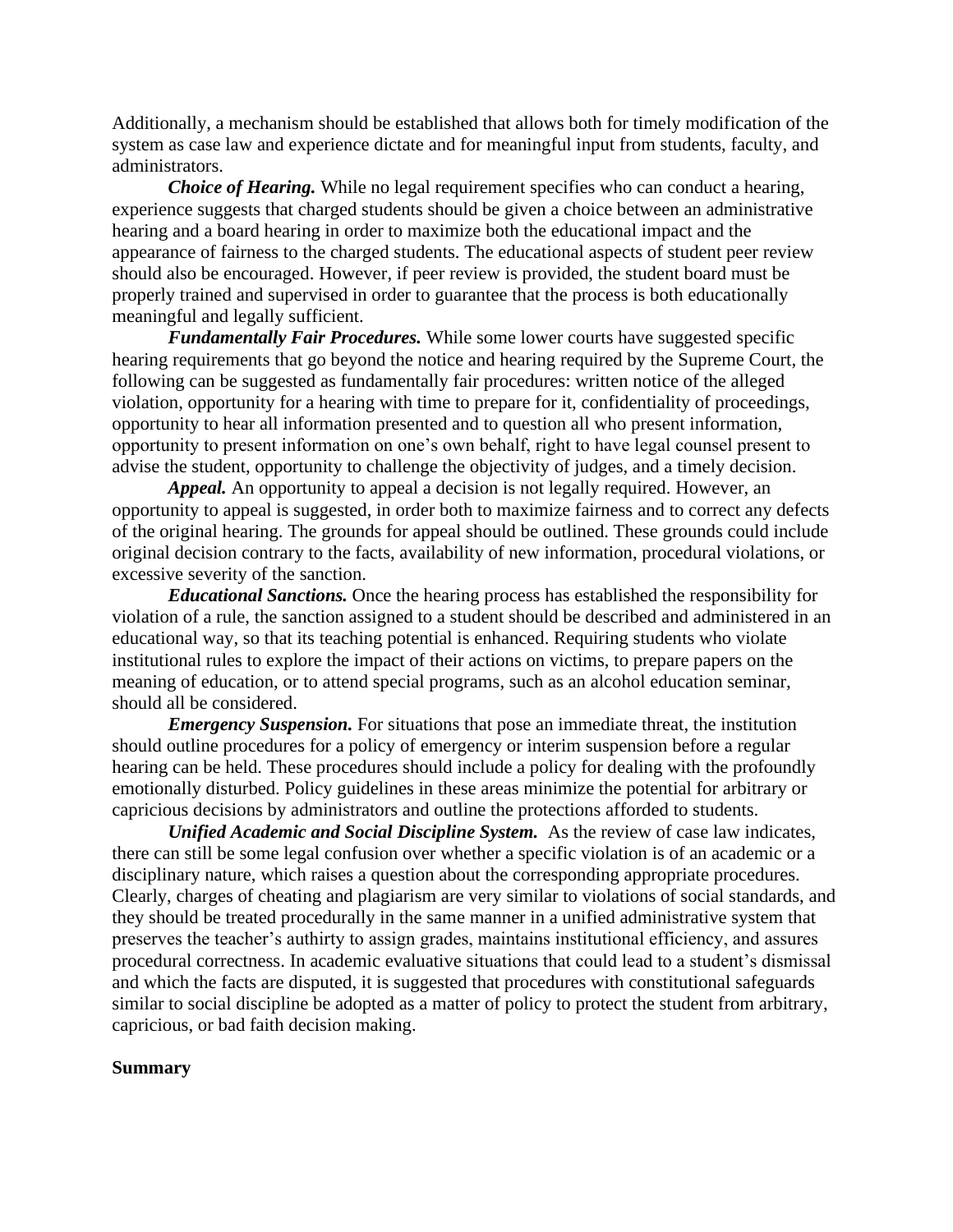Student discipline has evolved through a series of legal interpretations derived from common law and constitutional law. It has been firmly established that discipline is an aspect of the lawful teaching and student development functions of postsecondary institutions. The courts have held that the disciplinary process requires only fundamental fairness, as long as the disciplinary process as part of the teaching and educational mission of the university. As a matter of common law, the courts have adopted a doctrine of academic abstention, by which they refuse to interfere in the basic academic process of teaching and evaluating students (Edwards and Nordin, 1979). In dealing with students, the constitutional parameters of due process have been defined so that administrators faced with a disciplinary encounter who ask, "What process is due?" can answer that the institution must provide procedures governing students that are fundamentally fair.

#### **References**

- Alexander, K., and Solomon, E. L. *College and University Law.* Charlottesville, Va.: Michie, 1972.
- Ardaiolo, F. P. "Educational Consumer Protection at Indiana University, Bloomington." Unpublished doctoral dissertation, Indiana University, 1978.
- Bernard, M. L., and Bernard, J. L. "Institutional Responses to Suicidal Students: Ethical and Legal Considerations." *Journal of College Student Personnel,* 1980, *21* (2), 109-113.
- Brubacher, J. S. *On the Philosophy of Higher Education*. San Francisco: Jossey-Bass, 1977.
- Bruchanan, E. T. "Student Disciplinary Proceedings in Collegiate Institutions: Substantive and Procedural Due Process." In E. H. Hammond and R. H. Shaffer (Eds.), *The Legal Foundations of Student Personnel Services in Higher Education.* Washington, D.C.: American College Personnel Association, 1978.
- Caruso, R. G. "The Professional Approach to Student Discipline in the Years Ahead." In E. H. Hammond and R. H. Shaffer (Eds.), *The Legal Foundations of Student Personnel Services in Higher Education.* Washington, D. C.: American College Personnel Association, 1978.
- Dannells, M. "Discipline" In W. T. Packwood (Ed.), *College Student Personnel Services.*  Springfield, Ill.: Thomas, 1977.
- Dessem, R. L. "Academic Versus Judicial Expertise." *Ohio State Law Journal,* 1978, 39 (476), 977-996.
- Edwards, H. T., and Nordin, V. D. *Higher Education and the Law.* Cambridge, Mass,: Institute for Educational Management, 1979.
- Edwards, H. T,, and Nordin, V. D. *Higher Education and the Law: 1981 Cumulative Supplement,* Cambridge, Mass.: Institute for Educational Management, 1981.
- Greenleaf, E. A. "The Relationship of Legal Issues and Procedures to Student Development." In E. H. Hammond and R. H. Shaffer (Eds.), *The Legal Foundations of Student Personnel Services in Higher Education.* Washington, D.C.: American College Personnel Association, 1978.
- Hollander, P. A. *Legal Handbook for Educators.* Boulder, Colo.: Westview Press, 1978.
- Kaplin, W. A. *The Law of Higher Education: Legal Implications of Administrative Decision Making.* San Francisco: Jossey-Bass, 1978.
- La Morte, M. W., and Meadows, R. B. "Educationally Sound Due Process in Academic Affairs." *Journal of Law and Education,* 1979, *8*, 197-214,